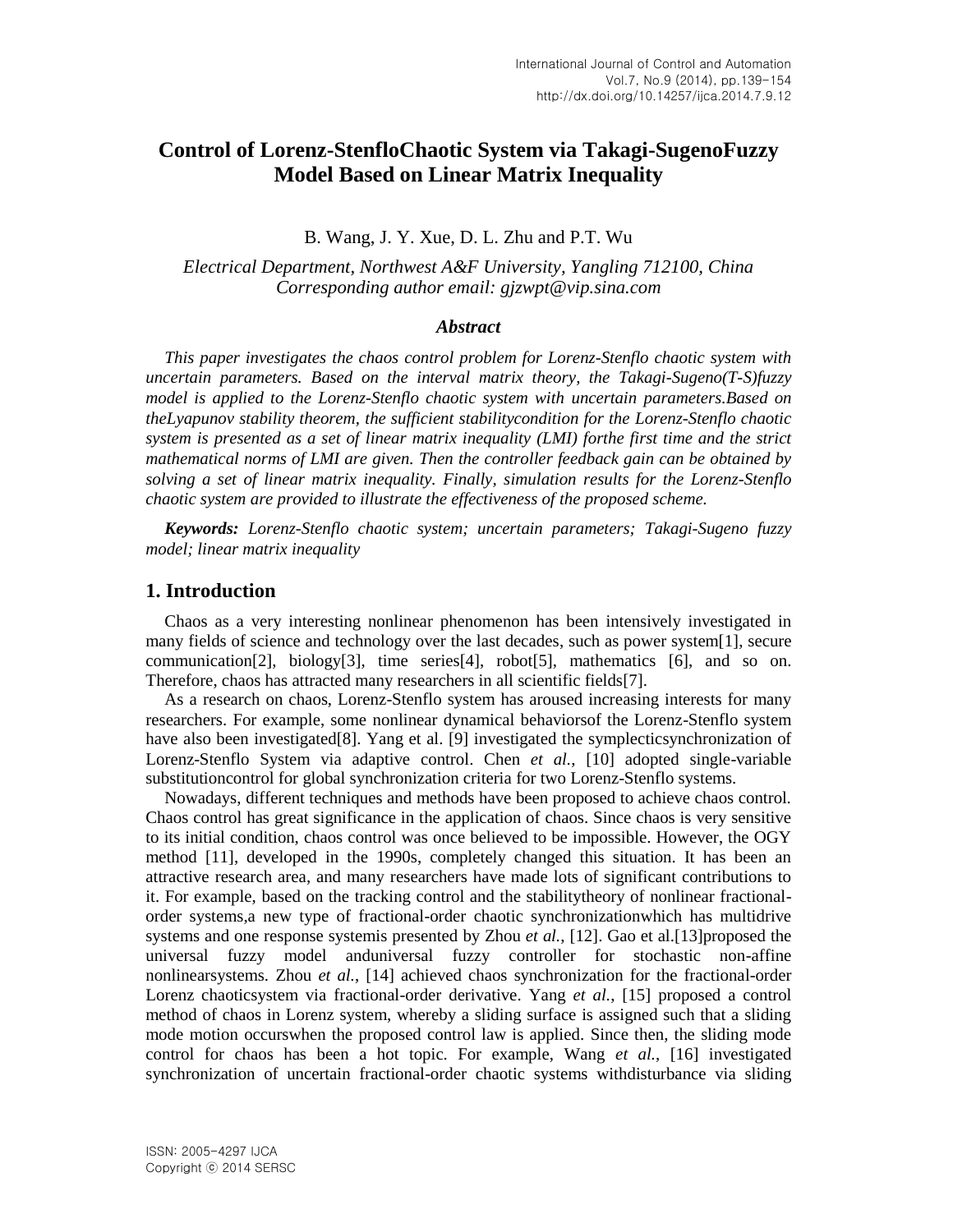mode control. Chen *et al.*, [17]. Proposed a sliding mode controller which realized the control of a class of fractional-order chaotic systems.

However, most of the above methods are concerned about the control of systems with certain parameters. For the uncertain parameters, many researchers adopt sliding mode control approach. However, it should be noted that the chattering phenomenon exists in sliding mode control[18]. Moreover, it will take too much time to control the state trajectories to the fixed point or the periodic orbit. These problems limit the sliding mode control method for systems with uncertain parameters.

Motivated by the above discussion,there are three advantages of our approach. First, the morepractical sufficient stability condition for the T-S fuzzy control of the Lorenz-Stenflo system is proposed for the first time. Second, the controller is developed to stabilize the Lorenz-Stenflo chaotic system even if the system with five uncertain parameters. Finally, numerical simulations show that the proposed method can easily and quickly eliminate chaos as well as control the system to the equilibrium point.

The paper is presented as follows: In Section 2, the general description and nonlinear dynamics analysis of chaotic Lorenz-Stenflo system are presented. In Section 3, the T-S fuzzy model and the stability analysis of the closed-loop system are described. The controller design scheme based on PDC is also included in this section. In Section 4, numerical simulations results are shown. The brief comments and conclusions are drawn in Section 5.

# **2. System Description and Nonlinear Dynamics Analysis**

#### **2.1. Lorenz-Stenflo System**

The Lorenz-Stenflosystem is described as follows:

$$
\begin{cases}\n x_1 = a(x_2 - x_1) + rx_4, \\
 x_2 = dx_1 - x_2 - x_1x_3, \\
 x_3 = -bx_3 + x_1x_2, \\
 x_4 = -x_4 - cx_1.\n\end{cases}
$$
\n(1)

where  $a = 11$ ,  $b = 2.9$ ,  $c = 5$ ,  $d = 23$ ,  $r = 1.9$ . When the initial condition is selected as  $[x_1 \ x_2 \ x_3 \ x_4] = [0.005 \ 0.1 \ 0.2 \ 0.2]$ , the chaotic behavior of system (1) is shown in Figure 1.



**Figure 1. State Trajectories of Lorenz-Stenflo System**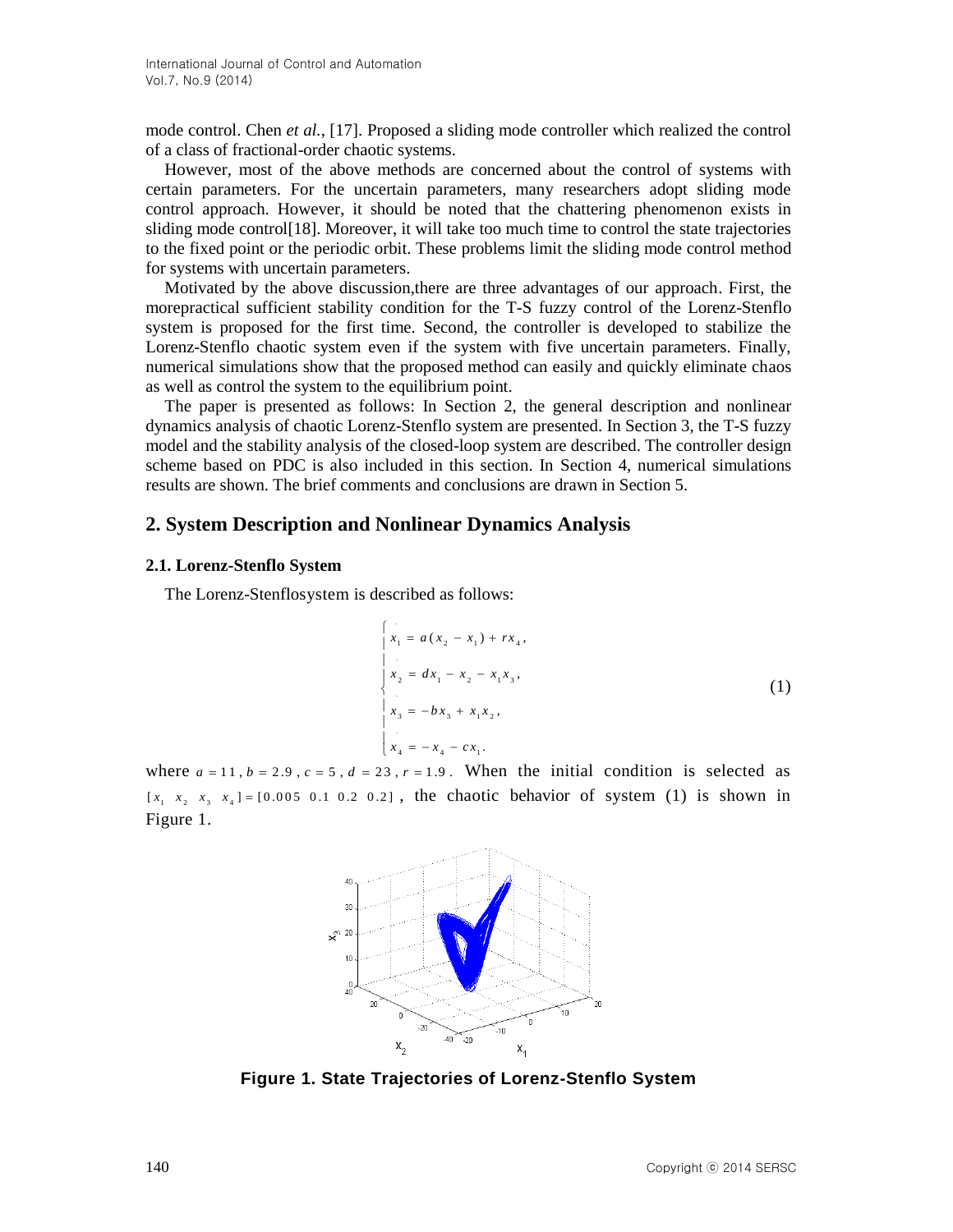#### **2.2. The Bifurcation Map of the System**

The bifurcation map is used to analyze the dynamic characteristics of nonlinear system when the system parameter varies. Bifurcation is the main route to chaos from the stable state. The bifurcation diagram is shown in Figure 2 with  $0.6 < c < 1.6$ .



**Figure 2. Bifurcation Map of Lorenz-Stenflo System**

#### **2.3. Poincare Map**

Poincare map is a classic technology of dynamical system analysis, and the occurrence of chaos can be determined by the distribution of cut points on the Poincare section: when the dense point on the Poincare section is flaky and structural, the system is chaotic. The Poincare map of Lorenz-Stenflo system is shown in Figure 3.



**Figure 3. Poincare Map of Lorenz-Stenflo System**

#### **2.4. Lyapunov Exponent Spectrum**

To make the chaos more intuitive, a diagram of the Lyapunov exponents varying with the parameter  $c$  is presented in Figure 4. One can observe that the largest Lyapunov exponent is above 0 when  $c = 0.7$ , which means that the system is chaotic.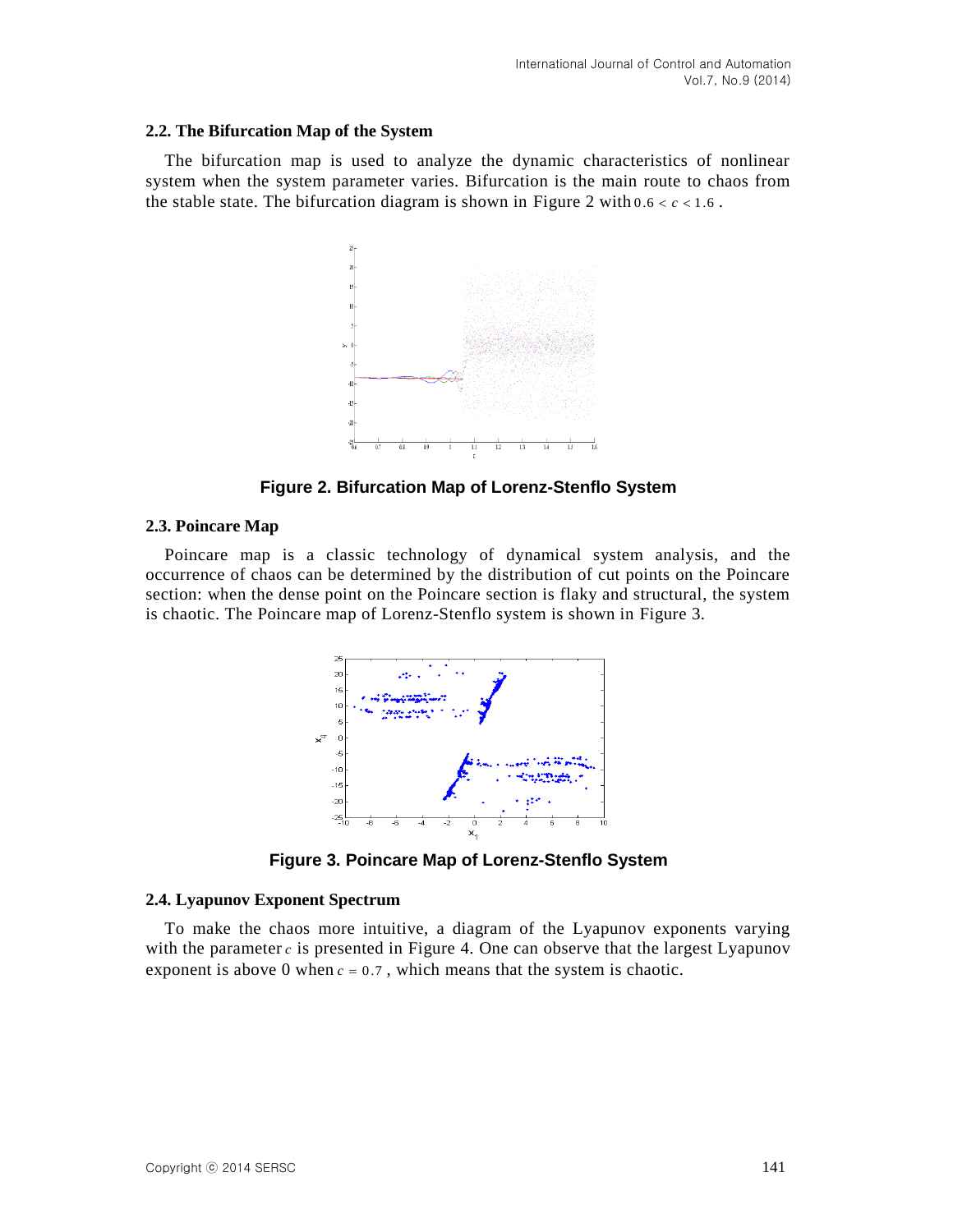

**Figure 4. The Lyapunov Exponents of Lorenz-Stenflo System**

### **3. T-S Fuzzy Control Method Design**

#### **3.1. Problem Formulation**

Consider the uncertain parameters in system (1), which can be modeled as follows:



where  $a \in [a_1, a_2]$ ,  $b \in [b_1, b_2]$ ,  $c \in [c_1, c_2]$ ,  $d \in [d_1, d_2]$ ,  $r \in [r_1, r_2]$ .

The control objective is to design a stable controller to make the Lorenz-Stenflo system with uncertain parameter asymptotical stable to the equilibrium point. The following sections present the controller design method.

#### **3.2. T-S Fuzzy Model and the Parallel Distributed Compensation (PDC) Controller**

The T-S fuzzy model [19] is described by fuzzy IF-THEN rules in which each rule locally represents a linear realization of the system over a certain region of the state space. The overall system is then an aggregation of these local linear system models. Suppose T-S fuzzy model is given in the following form:

Rule  $R^i$ : IF  $z_1(t)$  is  $M_{i1}$  and  $\cdots$  and  $z_n(t)$  is  $M_{i2}$ 

j

**THEN**  $x(t) = A_i x(t) + B_i u(t)$   $(i = 1, 2, \dots, r)$ 

where  $M_{ij}$  ( $j = 1, 2, \dots, n$ ) is the fuzzy set and r is the number of IF-THEN rules,  $x(t) \in R^n$ is the state vector,  $A_i \in R^{n \times n}$ ,  $z(t) = [z_1(t), z_2(t), \dots, z_n(t)]$  is the premise variables,  $u(t)$  is the control input.

By using the singleton fuzzifier, product inference and center-average defuzzifier, the output of the fuzzy system can be expressed as

$$
x(t) = \sum_{i=1}^{r} h_i(z(t)) A_i x(t) + \sum_{i=1}^{r} h_i(z(t)) B_i u(t)
$$
 (3)

where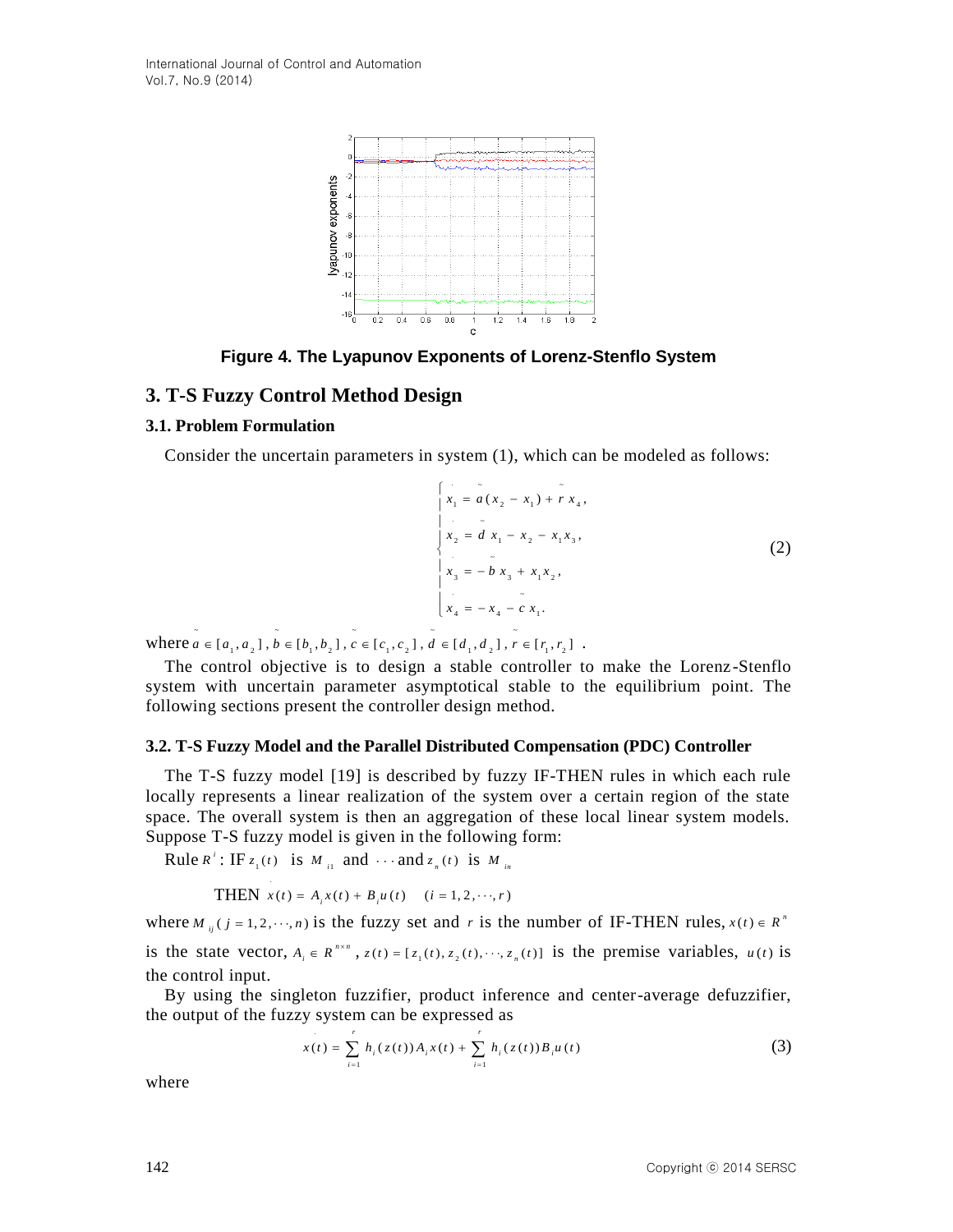$$
\begin{cases}\n\prod_{j=1}^{n} M_{ij}(z_j(t)) \\
h_i(z(t)) = \frac{1}{\sum_{i=1}^{n} \prod_{j=1}^{n} M_{ij}(z_j(t))} \ge 0, \\
\prod_{i=1}^{n} \prod_{j=1}^{n} M_{ij}(z_j(t))\n\end{cases} (4)
$$

 $M_{ij}(z(t))$  is the grade of membership of  $z_j(t)$  in  $M_{ij}$ . Here,  $h_i(z(t))$  can be regarded as the normalized weights of the IF-THEN rules.

The new fuzzy controller  $u(t)$  is designed on the basis of parallel distributed compensation (PDC) and represented as follows [20]:

Rule  $R^i$ : IF  $z_1(t)$  is  $M_{i1}$  and  $\cdots$  and  $z_n(t)$  is  $M_{i2}$ 

THEN  $u(t) = K_i x(t)$   $(i = 1, 2, \dots, r)$ 

The inferred output of the PDC controller is expressed in the following form

$$
u(t) = \sum_{j=1}^{r} h_j(z(t))K_j x(t)
$$
 (5)

where  $K_i$  represents the feedback gain.

By substituting  $(5)$  into  $(3)$ , we have

5) into (3), we have  

$$
x(t) = \sum_{i=1}^{r} h_i(z(t)) A_i x(t) + \sum_{i=1}^{r} h_i(z(t)) B_i \sum_{j=1}^{r} h_j(z(t)) K_j x(t)
$$
(6)

In order to simplify Equ.(6), make the following treatment

$$
\sum_{i=1}^{r} h_i A_i = h_1 A_1 + h_2 A_2 + \dots + h_r A_r
$$
 (7)

Considering 1  $(z(t)) = 1$ *r*  $\sum_{i=1}^{\infty}$ <sup>*i*</sup> *h z t*  $\sum_{i=1} h_i(z(t)) = 1$  in (4), Equ.(7) can be rewritten as

$$
\sum_{i=1}^{r} h_i A_i
$$
\n=  $h_1 (h_1 + h_2 + ... + h_r) A_1 + ... + h_r (h_1 + h_2 + ... + h_r) A_r$   
\n=  $(h_1^2 + h_1 h_2 + ... + h_1 h_r) A_1 + ... + (h_r h_1 + h_r h_2 + ... + h_r^2) A_r$  (8)  
\n=  $\sum_{i=1}^{r} \sum_{j=1}^{r} h_i h_j A_i$ 

For 1  $j=1$ *r r*  $\sum_{i=1}^m i \sum_{j=1}^m i j^m$  *j*  $h_1 B_2 \sum h_2 K$  $\sum_{i=1} h_i B_i \sum_{j=1} h_j K_j$  in (6), one gets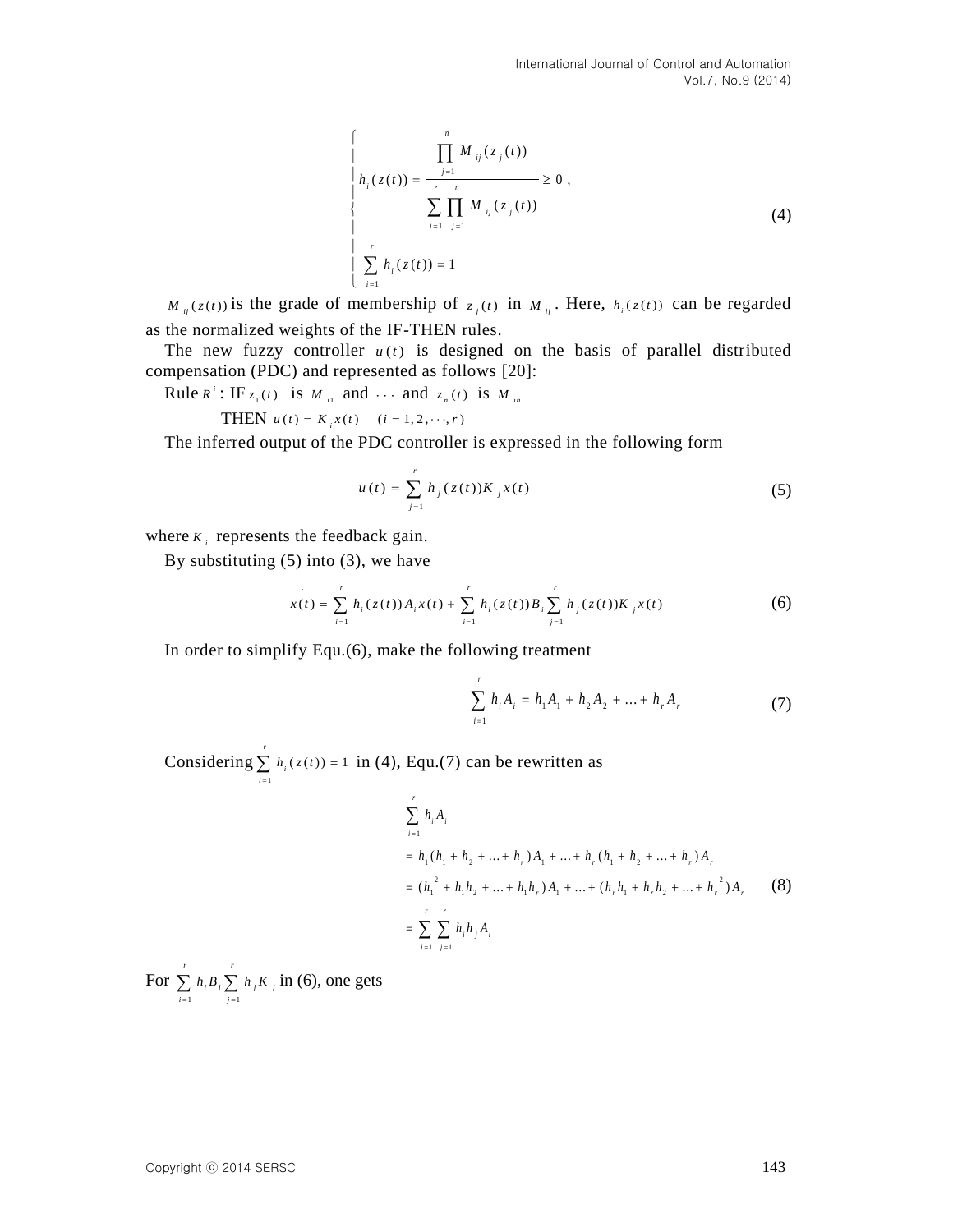No.9 (2014)  
\n
$$
\sum_{i=1}^{r} h_{i}B_{i} \sum_{j=1}^{r} h_{j}K_{j}
$$
\n
$$
= (h_{1}B_{1} + h_{2}B_{2} + ... + h_{r}B_{r})(h_{1}K_{1} + h_{2}K_{2} + ... + h_{r}K_{r})
$$
\n
$$
= h_{1}B_{1}(h_{1}K_{1} + ... + h_{r}K_{r}) + ... + h_{r}B_{r}(h_{1}K_{1} + h_{2}K_{2} + ... + h_{r}K_{r})
$$
\n
$$
= h_{1}^{2}B_{1}K_{1} + h_{2}^{2}B_{2}K_{2} + ... + h_{i}^{2}B_{i}K_{i} + ... + h_{r}^{2}B_{r}K_{r} + h_{1}(h_{2}K_{2} + h_{3}K_{3} + ... + h_{r}K_{r})B_{1}
$$
\n
$$
+ h_{2}(h_{3}K_{3} + ... + h_{r}K_{r})B_{2} + ... + h_{i}(h_{i+1}K_{i+1} + ... + h_{r}K_{r})B_{i} + ... + h_{r-1}h_{r}K_{r}B_{r-1}
$$
\n
$$
+ h_{2}h_{1}K_{1}B_{2} + h_{3}(h_{2}K_{2} + h_{1}K_{1})B_{3} + ... + h_{j}(h_{j-1}K_{j-1} + h_{j-2}K_{j-2} + ... + h_{1}K_{1})B_{j}
$$
\n
$$
+ ... + h_{r}(h_{r-1}K_{r-1} + h_{r-2}K_{r-2} + ... + h_{1}K_{1})B_{r}
$$
\n
$$
= \sum_{i=1}^{r} h_{i}^{2}B_{i}K_{j} + \sum_{i \le j} h_{i}h_{j}K_{j}B_{i} + \sum_{i > j} h_{i}h_{j}K_{j}B_{i}
$$
\n
$$
= \sum_{i=1}^{r} \sum_{j=1}^{r} h_{i}h_{j}B_{i}K_{j}
$$

By substituting  $(8)$  and  $(9)$  to  $(6)$ , one gets

$$
x(t) = \sum_{i=1}^{r} \sum_{j=1}^{r} h_i(z(t))h_j(z(t))(A_i + B_i K_j)x(t)
$$
 (10)

### **3.3. The Interval Matrix theory**

In order to get the coefficient matrix of the Lorenz-Stenflo chaotic system with uncertain parameters, the following lemma is introduced:

**Lemma 1** [21] The following linear system:

$$
x(t) = A x(t) \tag{11}
$$

where  $x(t) \in R^n$ . The elements of matrix A cannot be determined completely, but they

~

~

ł

belong to some certain interval. Matrix A is called the interval matrix, and the system ~ (11) is called the interval system. In general, the interval matrix can be described as

$$
\tilde{A} \in N[P,Q] = \left\{ \tilde{A} \in R^{n \times n} \mid p_{ij} \le a_{ij} \le q_{ij}, i, j = 1, \cdots, n \right\}
$$

where *P* is the lower bounds of matrix  $\overline{A}$  while  $Q$  is the upper bounds.

The matrix  $\tilde{A}$  can be equally written as

$$
A = A_{0i} + E \sum_{i} F \tag{12}
$$

where

$$
A_{0i} = \frac{1}{2}(P_i + Q_i),
$$
  
\n
$$
\sum_{i} \in \sum^* = \left\{ \sum \in R^{n \times n} \mid \sum = \text{diag}(\varepsilon_{11}, \dots, \varepsilon_{1n}, \dots, \varepsilon_{n1}, \dots, \varepsilon_{nn}), \left| \varepsilon_{ij} \right| \le 1, i, j = 1, \dots, n \right\},
$$
  
\n
$$
E = (\sqrt{h_{11}}e_1, \dots, \sqrt{h_{1n}}e_1, \dots, \sqrt{h_{n1}}e_n, \dots, \sqrt{h_{nn}}e_n),
$$
  
\n
$$
F = (\sqrt{h_{11}}e_1, \dots, \sqrt{h_{1n}}e_n, \dots, \sqrt{h_{n1}}e_1, \dots, \sqrt{h_{nn}}e_n)^T,
$$
  
\n
$$
H = (h_{ij})_{n \times n} = H_i = \frac{1}{2}(Q_i - P_i), e_i (i = 1, \dots, n) \text{ is the } i \text{ the column of } n \times n \text{ identity matrix.}
$$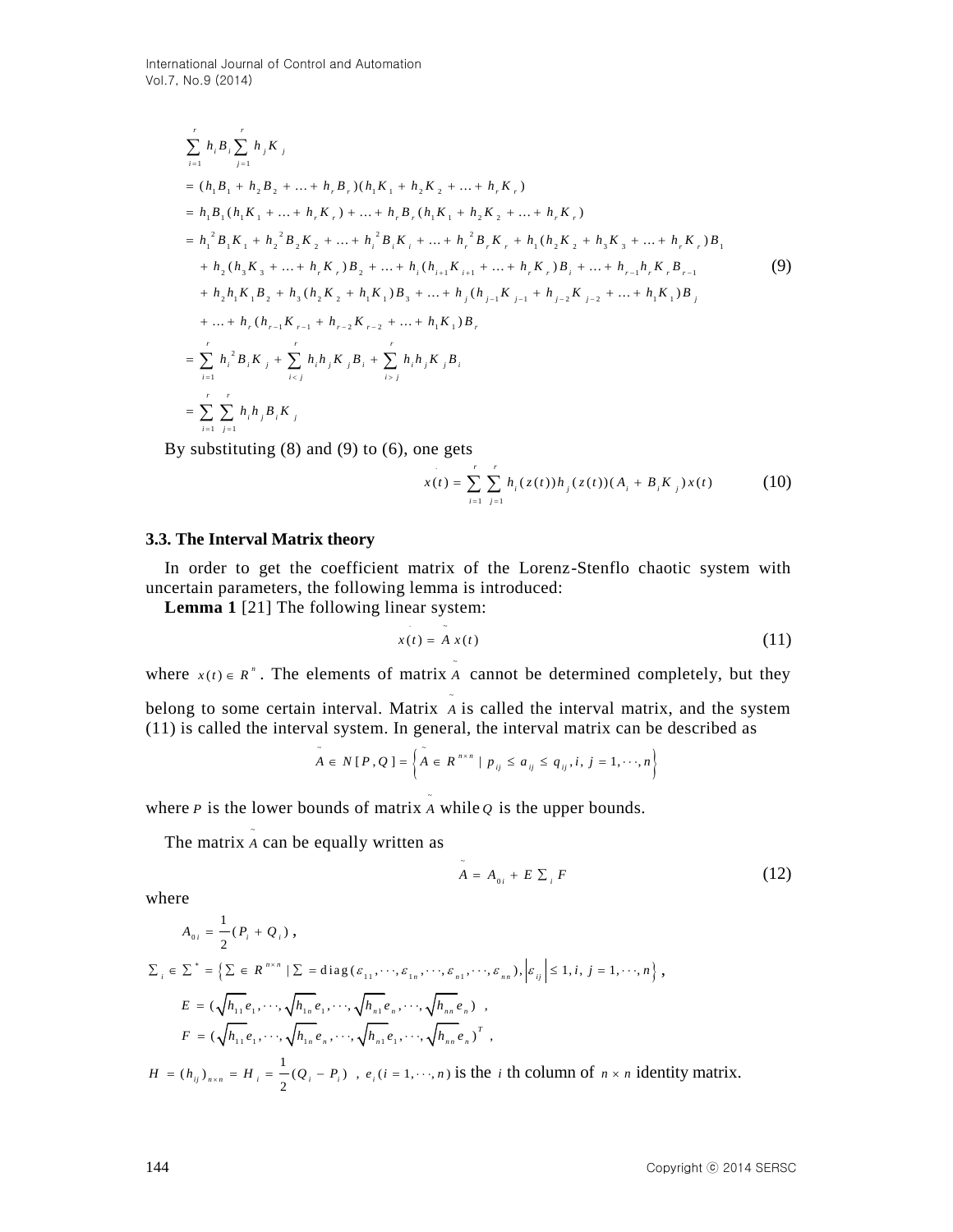Note that for the arbitrary *i* and  $\Sigma_i \in \Sigma^*$ , one has

1) 
$$
\sum_i \sum_i^T = \sum_i^T \sum_i \le I
$$
 (*I* is *n* × *n* identity matrix);  
\n2)  $EE^T = \text{diag}\left\{\sum_{j=1}^n h_{1j}, \dots, \sum_{j=1}^n h_{nj}\right\};$   
\n3)  $F^T F = \text{diag}\left\{\sum_{i=1}^n h_{i1}, \dots, \sum_{i=1}^n h_{in}\right\}.$ 

#### **3.4. T-S Fuzzy Model for Lorenz-Stenflo Chaotic System**

To utilize the LMI-based fuzzy system design techniques, we start with representingchaotic systems using T-S fuzzy models in **3.2**. Before putting this model into the Lorenz-Stenflo system, make the following assumptions:

**Assumption 1:** According the boundedness of the chaos system, the scope of the system state trajectory can be defined as

$$
\Omega = \left\{ x(t) \in R \, \middle| \, \left\| x(t) \right\|^n \le \delta \right\}, x_i(t) \in [-d, d], d > 0 \ (i = 1, 2) \, .
$$

**Assumption2:** The feedback control is applied to each state of the system. With the T-S fuzzy model, the PDC method can be adopted to control the Lorenz-Stenflo system.

**Assumption 3:** The premise variables are independent of the control input of the model.

According to the assumptions above, together with the interval matrix theory, the T-S fuzzy model can be applied to describe the Lorenz-Stenflo chaotic system with uncertain parameters. Suppose that  $x_1(t) \in [-d_1, d_1]$ ,  $x_2(t) \in [-d_2, d_2]$ , where  $d_1 = 20$ ,  $d_2 = 25$ . Then the system is described in T-S fuzzy model as follows

$$
R^{1}: \text{IF } x_{1}(t) \text{ is } M_{1}(x_{1}(t)), \text{ THEN } x(t) = A_{1}x(t) + B_{1}u(t),
$$
\n
$$
R^{2}: \text{IF } x_{1}(t) \text{ is } M_{2}(x_{1}(t)), \text{ THEN } x(t) = A_{2}x(t) + B_{2}u(t),
$$
\n
$$
R^{3}: \text{IF } x_{2}(t) \text{ is } M_{3}(x_{2}(t)), \text{ THEN } x(t) = A_{3}x(t) + B_{3}u(t),
$$

 $R^4$ : IF  $x_2(t)$  is  $M_4(x_2(t))$ , THEN  $x(t) = A_4 x(t) + B_4 u(t)$ .

where  $x = [x_1(t), x_2(t), x_3(t), x_4(t)]^T$  and  $u(t) = [u_1(t), u_2(t), u_3(t), u_4(t)]^T$ ,

$$
\tilde{A}_1 = \begin{bmatrix} -\tilde{a} & \tilde{a} & 0 & \tilde{r} \\ -\tilde{a} & \tilde{a} & 0 & \tilde{r} \\ \tilde{a} & -1 & -d_1 & 0 \\ 0 & d_1 & -\tilde{b} & 0 \\ -\tilde{c} & 0 & 0 & -1 \end{bmatrix}, \quad \tilde{A}_2 = \begin{bmatrix} -\tilde{a} & \tilde{a} & 0 & \tilde{r} \\ -\tilde{a} & \tilde{a} & 0 & \tilde{r} \\ \tilde{a} & -1 & d_1 & 0 \\ 0 & -d_1 & -\tilde{b} & 0 \\ -\tilde{c} & 0 & 0 & -1 \end{bmatrix}, \quad \tilde{A}_3 = \begin{bmatrix} -\tilde{a} & \tilde{a} & 0 & \tilde{r} \\ -\tilde{a} & \tilde{a} & 0 & \tilde{r} \\ \tilde{a} & -1 & 0 & 0 \\ d_2 & 0 & -\tilde{b} & 0 \\ -\tilde{c} & 0 & 0 & -1 \end{bmatrix}, \quad \begin{bmatrix} -\tilde{a} & \tilde{a} & 0 & \tilde{r} \\ -\tilde{a} & \tilde{a} & 0 & \tilde{r} \\ \tilde{a} & -1 & 0 & 0 \\ d_2 & 0 & -\tilde{b} & 0 \\ -\tilde{c} & 0 & 0 & -1 \end{bmatrix}.
$$

 $B_1 = B_2 = B_3 = B_4 = I_{4 \times 4}$  (*I* is the identity matrix).

The membership function of the fuzzy sets can be selected as

$$
M_{\perp}(x_{\scriptscriptstyle 1}(t)) = \frac{1}{2}(1 + \frac{x_{\scriptscriptstyle 1}(t)}{d_{\scriptscriptstyle 1}}) \ , \ M_{\perp}(x_{\scriptscriptstyle 1}(t)) = \frac{1}{2}(1 - \frac{x_{\scriptscriptstyle 1}(t)}{d_{\scriptscriptstyle 1}}) \ ,
$$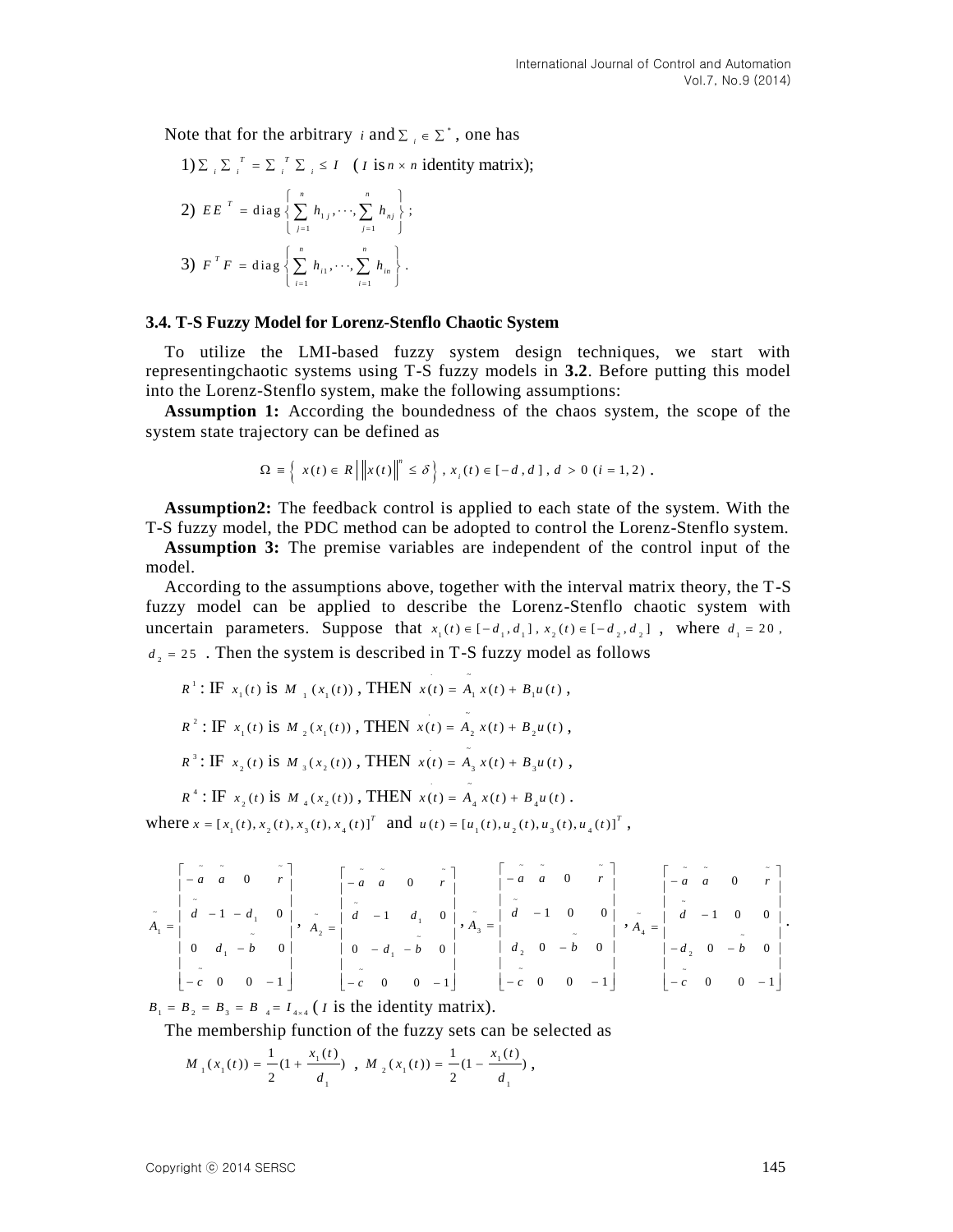$$
M_{3}(x_{2}(t)) = \frac{1}{2}(1 + \frac{x_{2}(t)}{d_{2}}), M_{4}(x_{2}(t)) = \frac{1}{2}(1 - \frac{x_{2}(t)}{d_{2}}).
$$

Therefore, the Lorenz-Stenflo system based on T-S fuzzy model can be represented as

$$
x(t) = \sum_{i=1}^{4} h_i(z(t)) (\tilde{A}_i x(t) + B_i u(t))
$$
 (13)

#### **3.5. T-S Fuzzy Model-based Controller**

According to the parallel distributed compensation (PDC) techniques in **3.2**, the controller is described in T-S fuzzy model as follows

$$
R^{1}: \text{IF } x_{1}(t) \text{ is } M_{1}(x_{1}(t)), \text{ THEN } u(t) = K_{1}x(t),
$$
\n
$$
R^{2}: \text{IF } x_{1}(t) \text{ is } M_{2}(x_{1}(t)), \text{THEN } u(t) = K_{2}x(t),
$$
\n
$$
R^{3}: \text{IF } x_{2}(t) \text{ is } M_{3}(x_{2}(t)), \text{ THEN } u(t) = K_{3}x(t),
$$
\n
$$
R^{4}: \text{IF } x_{2}(t) \text{ is } M_{4}(x_{2}(t)), \text{ THEN } u(t) = K_{4}x(t).
$$

The total input of the controller is obtained as

$$
u(t) = \sum_{i=1}^{4} h_i(z(t))K_i x(t)
$$
 (14)

Substitute (14) into (13), one can get the closed-loop Lorenz-Stenflo system\n
$$
x(t) = \sum_{i=1}^{4} \sum_{j=1}^{4} h_i(z(t)) h_j(z(t)) (A_i + B_i K_j) x(t)
$$
\n(15)

From the interval matrix theory in **3.3**, Equ.(15) can be rewritten as\n
$$
x(t) = \sum_{i=1}^{4} \sum_{j=1}^{4} h_i(z(t))h_j(z(t))(A_{0i} + E \sum_{i} F + B_i K_j)x(t)
$$
\n(16)

Here, the definition of  $A_{0i}(i=1,2,3,4)$ ,  $E$ ,  $F$ ,  $\Sigma_i$  can refer to Lemma 1.

To design the stable controller (14) for system (15), the following lemma and theorem are given.

**Lemma 2** If  $\xi$  and  $\theta$  are any proper dimensional column vector, for the arbitrary constant  $\eta > 0$ , one has

$$
2\xi^T \Sigma \theta \le \eta \xi^T \xi + \eta^{-1} \theta^T \theta \quad , \ \forall \ \Sigma \in \Sigma^* \tag{17}
$$

 $u_1(x_1(t)) = \frac{1}{2}(1 - \frac{2C_1}{d_1})$ ,  $M_1(x_1(t)) = \frac{1}{2}(1 - \frac{2C_1}{d_1})$ .<br>
Therefore, the Lorenz-Stendho system based on T-S fuzzy model can be represented<br>
as<br>
as<br>
146 Copyright to the parallel distributed compression (PDC) te **Theorem 1**For all the subsystem of the closed-loop system(15), if there exists a positive definite matrix  $P$  as well as a positive constant  $\eta$ , and select the controller gain matrix  $K_i$  ( $i = 1, 2, 3, 4$ ) which satisfies the following inequality, the T-S fuzzy model dynamical equation(15) is globally asymptotically stable.<br>  $G_{ii}^T P + PG_{ii} + \eta PEE^T P + \eta^{-1}F^T F < 0$  (*i*, *j* = 1, 2, 3, 4) (18)

$$
G_{ii}^T P + P G_{ii} + \eta P E E^T P + \eta^{-1} F^T F < 0 \quad (i, j = 1, 2, 3, 4) \tag{18}
$$

$$
PG_{ii} + \eta PEE \cdot P + \eta \cdot F \cdot F < 0 \quad (i, j = 1, 2, 3, 4) \tag{18}
$$
\n
$$
G_{ij}^T P + P G_{ij} + \eta PEE \cdot P + \eta^{-1} F \cdot F < 0 \quad (i < j \le 4) \tag{19}
$$

 $G_{ij} P + PG_{ij} + \eta P E E P + \eta$ <br>Here,  $G_{ii} = A_{0i} + B_i K_i$ ,  $G_{ij} = \frac{(A_{0i} + B_i K_j) + (A_{0j} + B_j K_i)}{N}$ 2  $\sum_{i}$  + B<sub>i</sub>K<sub>j</sub> ) + (A<sub>0j</sub> + B<sub>j</sub>K<sub>i</sub>  $i_{ii} = A_{0i} + B_i K_i$ , *G*<sub>ij</sub>  $P + PG_{ij} + \eta PEE P +$ <br>  $A_{0i} + B_i K_j$  +  $(A_{0j} + B_j K_j)$  $G_{ii} = A_{0i} + B_i K_i$ , *G* +  $PG_{ij}$  +  $\eta$   $PEE$   $P$  +  $\tau$ <br>+  $B_i K_j$  ) +  $(A_{0j}$  +  $B_j K_j)$ =  $A_{0i} + B_i K_i$ ,  $G_{ij} = \frac{(A_{0i})}{(A_{0i})}$ 

**Proof.** Consider  $V(x) = x^T P x$  (*P* is a positive definite matrix) as Lyapunov candidate function of the system (15). The time derivation along the solution of system (15) is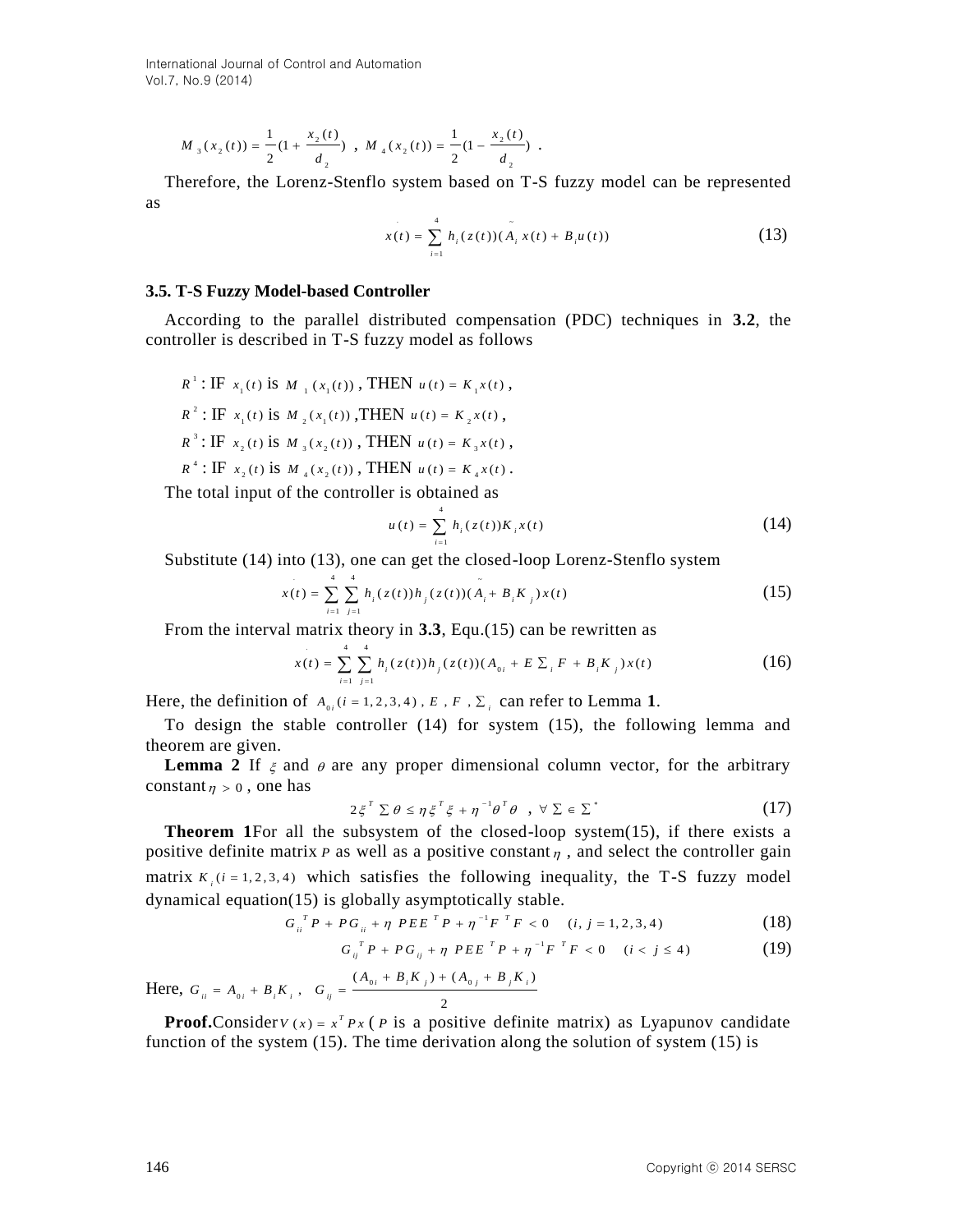$$
V(x) = x^{T} P x + x^{T} P x
$$
  
\n
$$
= \sum_{i=1}^{4} \sum_{j=1}^{4} h_{i} h_{j} \Big[ (A_{0i} + E \sum F + B_{i} K_{j}) x \Big]^{T} P x + x^{T} P \sum_{i=1}^{4} \sum_{j=1}^{4} h_{i} h_{j} (A_{0i} + E \sum F + B_{i} K_{j}) x
$$
  
\n
$$
= \sum_{i=1}^{4} \sum_{j=1}^{4} h_{i} h_{j} x^{T} \Big\{ \Big[ (A_{0i} + B_{i} K_{j})^{T} P + F^{T} \sum E^{T} P \Big] + \Big[ P (A_{0i} + B_{i} K_{j}) + P E \sum F \Big] \Big\} x
$$
  
\n
$$
= \sum_{i=1}^{4} h_{i}^{2} x^{T} \Big\{ \Big[ (A_{0i} + B_{i} K_{j})^{T} P + F^{T} \sum E^{T} P \Big] + \Big[ P (A_{0i} + B_{i} K_{j}) + P E \sum F \Big] \Big\} x +
$$
  
\n
$$
\sum_{i  
\n
$$
\sum_{i>j} h_{i} h_{j} x^{T} \Big[ (A_{0j} + B_{j} K_{i})^{T} P + P (A_{0j} + B_{j} K_{i}) \Big] x
$$
  
\n
$$
= \sum_{i=1}^{4} h_{i}^{2} x^{T} \Big[ (A_{0i} + B_{i} K_{i})^{T} P + P (A_{0i} + B_{i} K_{i}) \Big] x + \sum_{i=1}^{4} h_{i}^{2} x^{T} (F^{T} \sum E^{T} P + P E \sum F) x +
$$
  
\n
$$
2 \sum_{i
$$
$$

From (4), we can get  $\frac{4}{2}$   $\frac{4}{2}$   $\frac{4}{2}$  $\sum_{i=1} h_i^2 + 2 \sum_{i < j} h_i h_j = 1$  $h_i^2 + 2 \sum h_i h_i$ 

From (4), we can get 
$$
\sum_{i=1}^{4} h_{i}^{2} + 2 \sum_{i, and  
\n
$$
\sum_{ij}^{4} h_{i}h_{j}x^{T} \left[ (A_{0j} + B_{j}K_{i})^{T} P + P(A_{0j} + B_{j}K_{i}) \right] x
$$
\n
$$
= \sum_{i\n
$$
= 2 \sum_{i\n
$$
\text{Select } G_{ii} = A_{0i} + B_{i}K_{i}, \quad G_{ij} = \frac{(A_{0i} + B_{i}K_{j}) + (A_{0j} + B_{j}K_{i})}{2}.
$$
 One has  
\n
$$
V(x) = \sum_{i=1}^{4} h_{i}^{2}x^{T} (G_{ii}^{T} P + P G_{ii}) x + 2 \sum_{i
$$
$$
$$
$$

$$
V(x) = \sum_{i=1}^{4} h_i^2 x^T (G_{ii}^T P + PG_{ii}) x + 2 \sum_{i (20)
$$

From Lemma 2, select  $\xi^T = x^T P E$ ,  $\theta = Fx$ , one can get

$$
2x^{T}PE \sum Fx \leq \eta x^{T}PEE^{T}Px + \eta^{-1}x^{T}F^{T}Fx
$$
 (21)

Taking the transpose of both sides in (21), we obtain

$$
2x^T F^T \sum E^T P x \le \eta x^T P E E^T P x + \eta^{-1} x^T F^T F x \tag{22}
$$

According to (21) and (22), we get

1) and (22), we get  

$$
x^T F^T \sum E^T P x + x^T P E \sum F x \le \eta x^T P E E^T P x + \eta^{-1} x^T F^T F x
$$
(23)

By substituting (23) into (20), one has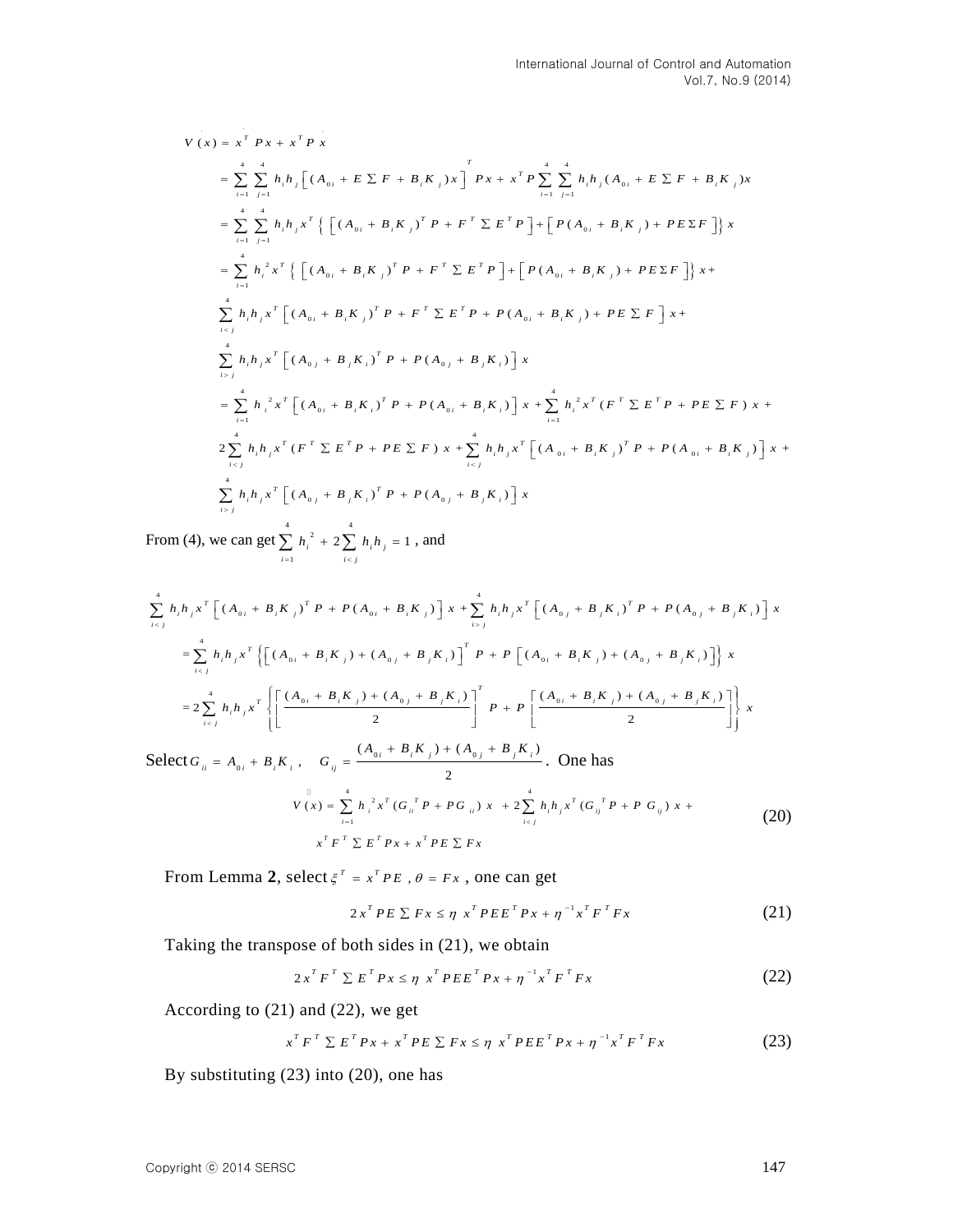International Journal of Control and Automation Vol.7, No.9 (2014)

$$
V(x) \le \sum_{i=1}^{4} h_i^2 x^T (G_{ii}^T P + PG_{ii}) x + 2 \sum_{i < j}^{4} h_i h_j x^T (G_{ij}^T P + P G_{ij}) x +
$$
  
\n
$$
\eta x^T P E E^T P x + \eta^{-1} x^T F^T F x
$$
\n(24)

Note that  $\sum_{i=1}^{4} h_i^2 + 2 \sum_{i=1}^{4} h_i^2$  $\sum_{i=1} h_i^2 + 2 \sum_{i < j} h_i h_j = 1$  $h_i^2 + 2 \sum h_i h_i$  $\sum_{i=1} h_i^2 + 2 \sum_{i < j} h_i h_j = 1$ , so (24) can be equally represented as

$$
V(x) \leq \sum_{i=1}^{4} h_i^2 x^T (G_{ii}^T P + PG_{ii} + \eta P E E^T P + \eta^{-1} F^T F) x +
$$
  

$$
2 \sum_{i < j}^{4} h_i h_j x^T (G_{ij}^T P + PG_{ij} + \eta P E E^T P + \eta^{-1} F^T F) x
$$

From (18) and (19) in the Theorem **1**, it can be obtained that

$$
V(x) = x^T P x + x^T P x < 0.
$$

That is to say, the chaotic system (15) with the controller (14) is globally asymptotically stable. This completes the proof.

The theorem **1** gives a sufficient condition for the stability of the closed-loop Lorenz-Stenflo system with uncertain parameters. And (18) and (19) can be transformed into the problem of solving linear matrix inequalities (LMIs).

From (18), one has

, one has  

$$
A_i^T P + K_i^T B_i^T + P A_i^T + P B_i K_i + \eta P E E^T P + \eta^{-1} F^T F < 0
$$
 (25)

Multiplying 
$$
P^{-1}
$$
 both in the left and right in (25), we obtain  
\n
$$
P^{-1}A_i^T + P^{-1}K_i^T B_i + A_i P^{-1} + B_i K_i P^{-1} + \eta E E^T + \eta^{-1} P^{-1} F^T F P^{-1} < 0
$$
\n(26)

Select 
$$
Q = P^{-1}
$$
,  $M_i = K_i P^{-1}$  in (26), one gets  
\n $QA_i^T + A_i Q + M_i^T B_i^T + B_i M_i + \eta EE^T + \eta^{-1} QF^T F Q < 0$  (

$$
QA_i^T + A_iQ + M_i^T B_i^T + B_i M_i + \eta EE^T + \eta^{-1} QF^T FQ < 0
$$
 (27)

The gain of the controller is  $K_i = M_i Q^{-1}$ .

From (19), one has

$$
S
$$
\n
$$
A_i^T P + K_j^T B_i^T P + A_j^T P + K_i^T B_j^T P + P A_i + P B_i K_j + P A_j + P B_j K_i +
$$
\n
$$
\eta P E E^T P + \eta^{-1} F^T F < 0
$$
\n(28)

Multiplying 
$$
P^{-1}
$$
 both in the left and right in (28), we obtain  
\n
$$
P^{-1}A_i^T + P^{-1}K_j^T B_i^T + P^{-1}A_j^T + P^{-1}K_i^T B_j^T + A_i P^{-1} + B_i K_j P^{-1} + A_j P^{-1} + B_j K_i P^{-1} + B_j K_i P^{-1} + \eta E E^T + \eta^{-1} P^{-1} F^T F P^{-1} < 0
$$
\n(29)

Select  $Q = P^{-1}$ ,  $M_i = K_i P^{-1}$ ,  $M_j = K_j P^{-1}$  in (29), one gets  $\frac{1}{n} + A_i Q + M_i B_j + B_j M_i +$ <br>  $\eta EE^T + \eta^{-1} QF^T F Q < 0$ *T*  $M_i = K_i P$ ,  $M_j = K_j P$  in (29), one gets<br>  $QA_i^T + A_i Q + M_i^T B_j^T + B_j M_i + QA_j^T + A_j Q + M_j^T B_i^T + B_i M_j +$ (30)

The gain of the controller is  $K_i = M_i Q^{-1}$ .

According to Schur's theorem[21],the standard form of the linear matrix inequality is described as follows:

From (27), this yields

, this yields  
\n
$$
\begin{bmatrix}QA_i^T + M_i^T B_i^T + A_i Q + B_i M_i + \eta EE^T & QF^T \end{bmatrix} < 0
$$
\n
$$
\begin{bmatrix}P & P & P \\ P & P & \eta^{-1}I \end{bmatrix} < 0
$$
\n(31)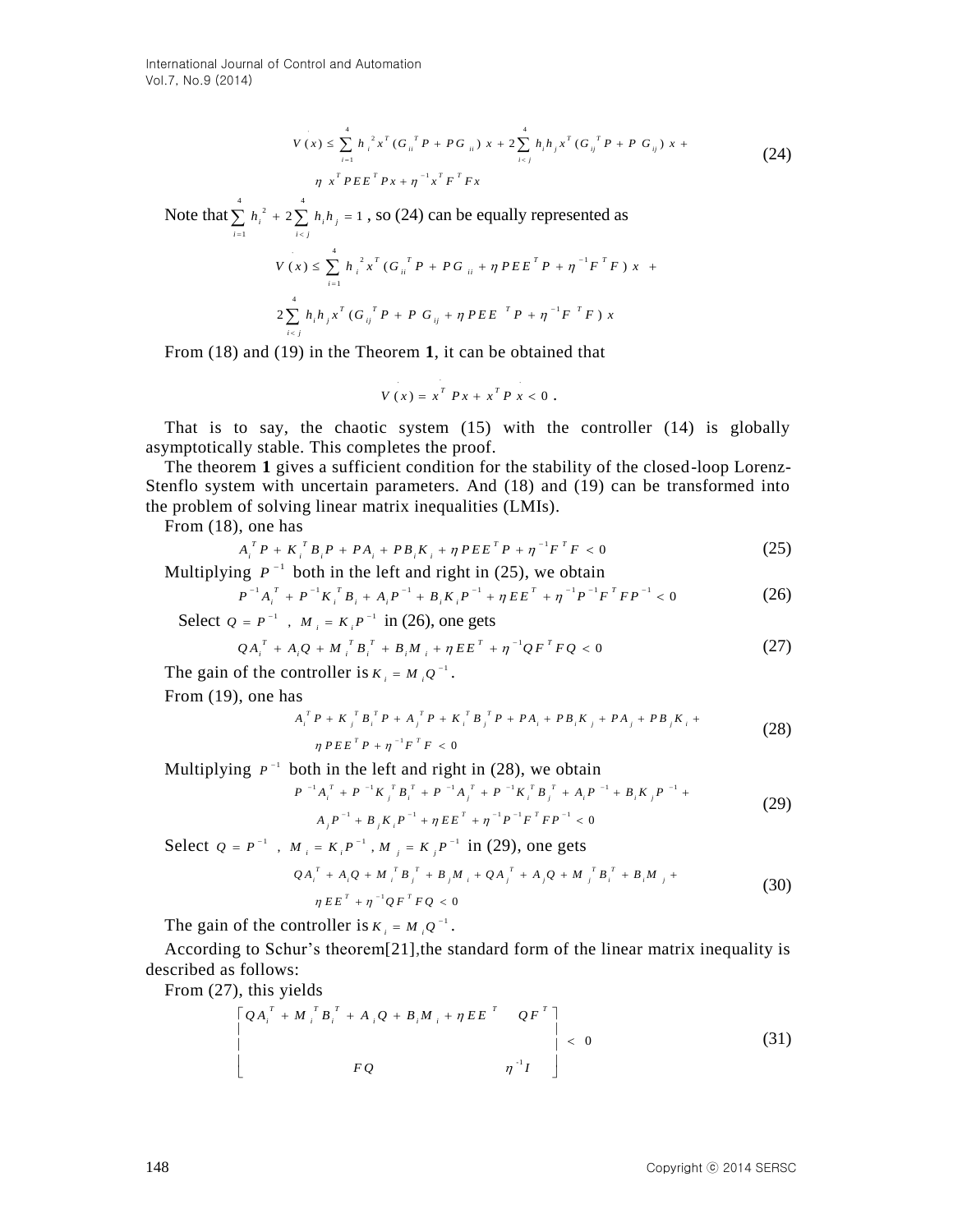From (30), this yields

0 <sup>1</sup> *FQ I QA A Q MB B M QA A Q M B B M EE QF <sup>T</sup> <sup>T</sup> <sup>i</sup> <sup>j</sup> <sup>T</sup> <sup>i</sup> <sup>T</sup> <sup>j</sup> <sup>T</sup> <sup>j</sup> <sup>T</sup> <sup>j</sup> <sup>i</sup> <sup>j</sup> <sup>T</sup> <sup>j</sup> <sup>T</sup> <sup>i</sup> <sup>T</sup> <sup>i</sup> <sup>T</sup> i* (32) *Q* 0 (33)

where *I* is  $4 \times 4$  identity matrix.

For a given  $\eta > 0$ , the positive definite matrix *P* and the controller gain  $K_i$  can be obtained via Matlab's LMI toolbox by solving the inequality (31) , (32) and (33).

# **4. Simulation Results**

Considering the uncertain parameters in Lorenz-Stenflo chaotic system, the parameters can be chosen as  $a = 11 + 0.05 \sin(t)$ ,  $b = 2.9 + 0.1 \cos(t)$ ,  $c = 5 + 0.005 \sin(t)$ ,  $\overline{d}$  = 23 + 0.1 cos(*t*),  $\overline{r}$  = 1.9 + 0.1 sin(*t*), i.e.  $\overline{a}$  = [10.95,11.05],  $\overline{b}$  = [2.8,3.0],  $\overline{c}$  = [4.995,5.005],  $d \in [22.9, 23.1], r \in [1.8, 2.0]$ . Select  $d_1 = 20, d_2 = 25$ . Take control of the Lorenz-Stenflo chaotic system (15) with uncertain parameters, where the values of  $A_{0i}(i = 1, 2, 3, 4)$  and E, F can be calculated through Lemma 1.  $B_1 = B_2 = B_3 = B_4 = I_{4 \times 4}$ .

According to the Theorem 1, select<sub> $\eta$ </sub> = 1000, through Matlab's LMI toolbox, we can obtain

| $P = diag(0.0040, 0.0020, 0.0029, 0.0029)$ , |  |
|----------------------------------------------|--|

| $P = diag(0.0040, 0.0020, 0.0029, 0.0029)$ , |            |            |            |           |                         |            |            |            |           |  |
|----------------------------------------------|------------|------------|------------|-----------|-------------------------|------------|------------|------------|-----------|--|
| $K_{-}$                                      | 8.6056     | $-44.4386$ | $-35.4146$ | 28.2826   |                         | 8.6056     | $-18.9165$ | 26.3964    | $-0.9068$ |  |
|                                              | 44.5208    | $-0.0874$  | $-7.5381$  | $-2.7674$ | $\cdot$ $\cdot$ $K_{2}$ | $-7.0146$  | $-0.0874$  | 13.3957    | $-3.1577$ |  |
|                                              | 48.1115    | $-1.4728$  | 1.2839     | 36.3687   |                         | $-35.8601$ | $-2.4681$  | 1.2839     | 21.4724   |  |
|                                              | $-36.0037$ | 1.8619     | $-36.3687$ | $-0.4769$ |                         | 3.6508     | 2.1245     | $-21.4724$ | $-0.4769$ |  |
|                                              | 8.6056     | $-8.3569$  | $-14.5569$ | $-0.3917$ | $K_{.}$                 | 8.6056     | $-11.0177$ | 9.2403     | 0.9775    |  |
|                                              | $-28.3372$ | $-0.0874$  | 15.2190    | 12.2641   |                         | $-22.9642$ | $-0.0874$  | $-0.2248$  | 0.2480    |  |
|                                              | $-5.2242$  | $-10.2391$ | 1.2839     | $-9.4830$ |                         | 12.4469    | 0.1513     | 1.2839     | 0.0319    |  |
|                                              | 2.9509     | $-8.2511$  | 9.4830     | $-0.4769$ |                         | 1.0909     | $-0.1669$  | $-0.0319$  | $-0.4769$ |  |

By substituting the value of  $K_i$  ( $i = 1, 2, 3, 4$ ) into (14), the desired controller (14) can be got. Figure 5 illustrates the state trajectory of  $x_1, x_2, x_3, x_4$  of Lorenz-Stenflo system without controller. From Figure 5, we learn that the whole system is unstable before taking control of it. Figure 6 shows the state trajectory of closed-loop Lorenz-Stenflo chaotic system with the controller (14). From Figure 6, we can clearly see that after the controller was applied, the states of system (15) globally converge to the equilibrium point immediately which implies the effectiveness of the designed controller.The controller feedback gain for Lorenz-Stenflo chaotic system can be obtained by solving a set of LMI which is more practical. And the controller can stabilize the Lorenz-Stenflo chaotic system even if the system with several uncertain parameters which shows the advantage of robustness.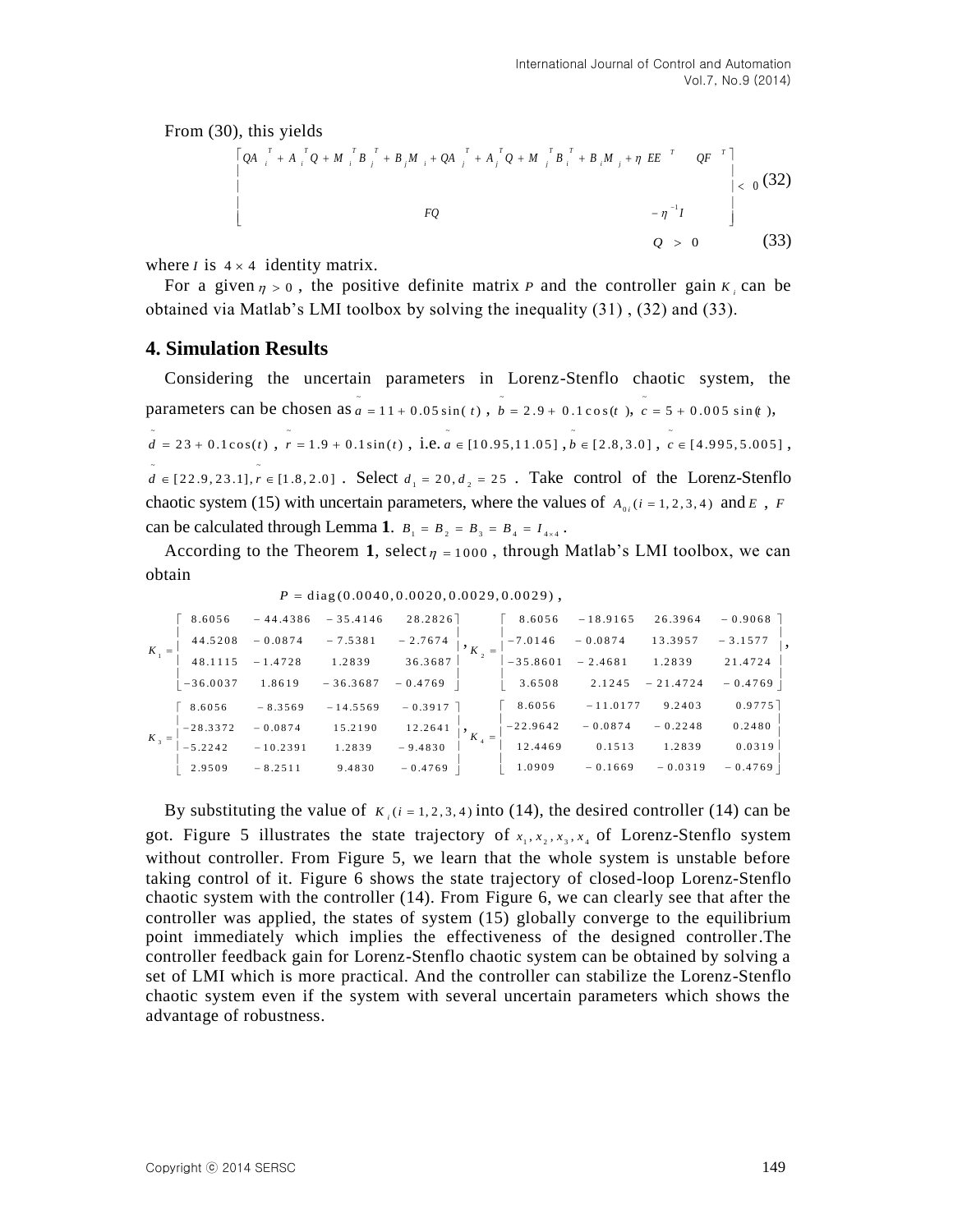International Journal of Control and Automation Vol.7, No.9 (2014)



**Figure 5. State Trajectories of Lorenz-Stenflo System without Controller in the Presence of Uncertainty**

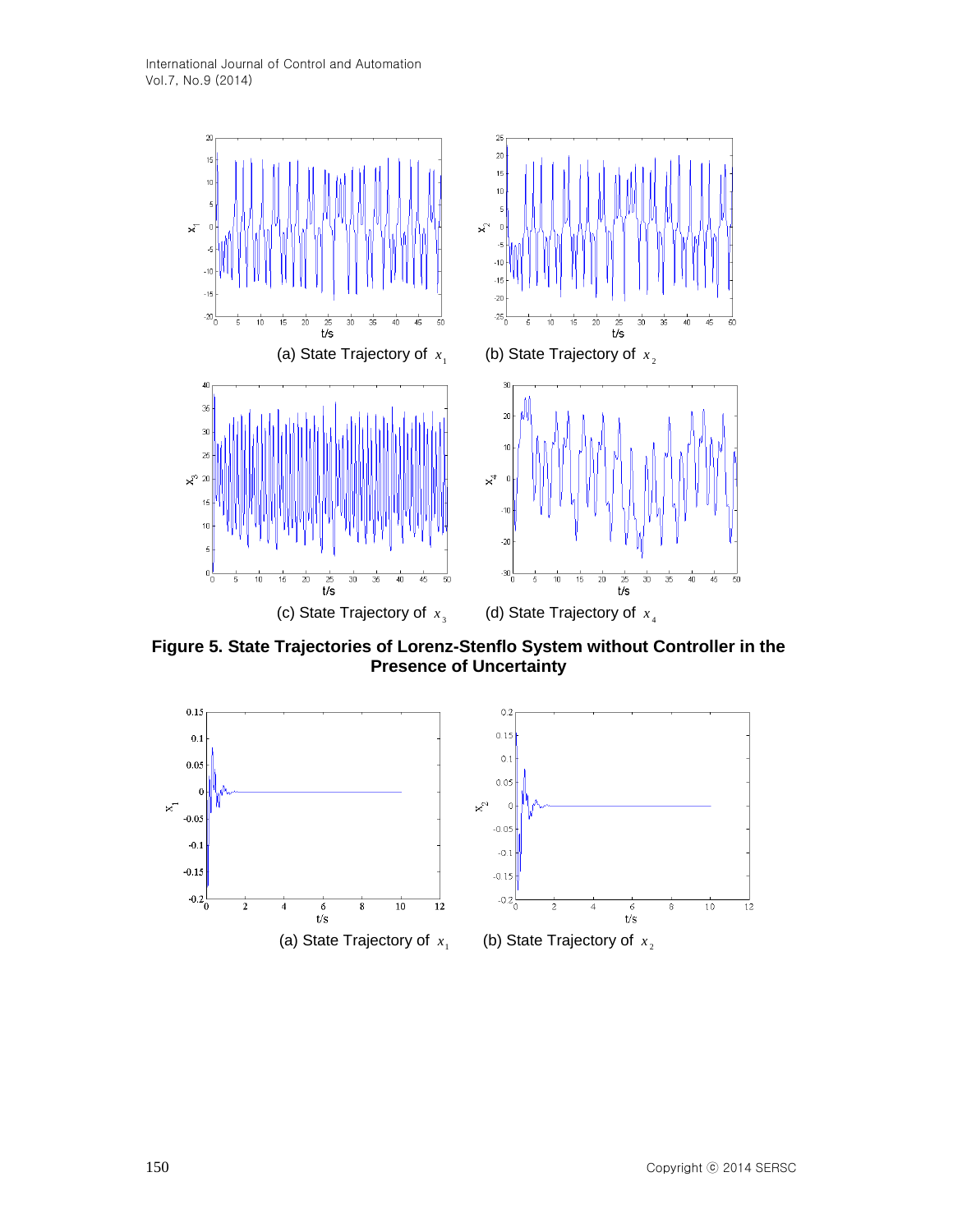

**Figure 6. State Trajectories of Lorenz-Stenflo System with Controller in the Presence of Uncertainty**

### **5. Conclusion**

In this paper, T-S fuzzy mode method was applied to control the Lorenz-Stenflo chaotic system. The complex dynamics characters of the system were presented, including the phase trajectory, the Lyapunov exponents, the Poincare map and the bifurcation map. According to the Lyapunov stability theorem together with the parallel distributed compensation techniques, a fuzzy mode control law has been designed to control chaos in the system. The parameters of the controller could be selected by solving a linear matrix inequality. Based on the fuzzy mode control method, the states of the system with uncertainties have been stabilized. Numerical simulations were given to verify the effectiveness and the strong robustness of the proposed scheme.

# **Acknowledgements**

This wok was supported by the "948" Project from the Ministry of Water Resources of China(201436), the Twelfth Five-year National Key Technology Research and Development Program of the Ministry of Science and Technology of China (2011BAD29B02), the scientific research foundation of National Natural Science Foundation (51202200).

### **References**

- [1] A. M. Harb and J. N. Abdel, "Controlling Hopf bifurcation and chaos in a small power system", Chaos, Solitons & Fractals, vol. 18, no. 5, **(2003)**, pp. 1055-1063.
- [2] P. Zhou and W. Zhu,"Function projective synchronization for fractional-order chaotic systems", Nonlinear Analysis: Real World Applications, vol. 12, no.2, **(2011)**, pp. 811-816.
- [3] J. Ma, C. N. Wang and J. Tang,"Suppression of the spiral wave and turbulence in the excitability-modulated media", International Journal of Theoretical Physics, vol. 48, no. 1, **(2009)**, pp. 150-157.
- [4] X. J. Su, P. Shi, L. G. Wu and Y. D.Song, "A Novel Control Design on Discrete-Time Takagi–Sugeno Fuzzy Systems With Time-Varying Delays", IEEE Transactions on Fuzzy Systems, vol. 21, no. 4, **(2013)**, pp. 655- 671.
- [5] J. X. Xu, Z. Q. Guo and T. H. Lee, "Design and Implementation of a Takagi–Sugeno-Type Fuzzy Logic Controller on a Two-Wheeled Mobile Robot", IEEE Transactions on Industrial Electronics, vol. 60, no. 12, **(2013)**, pp. 5717-5727.
- [6] Y. J. Liu and Q. G. Yang, "Dynamics of a new Lorenz-like chaotic system", Nonlinear Analysis: Real World Applications, vol. 11, no. 4, **(2010)**, pp. 2563-2572.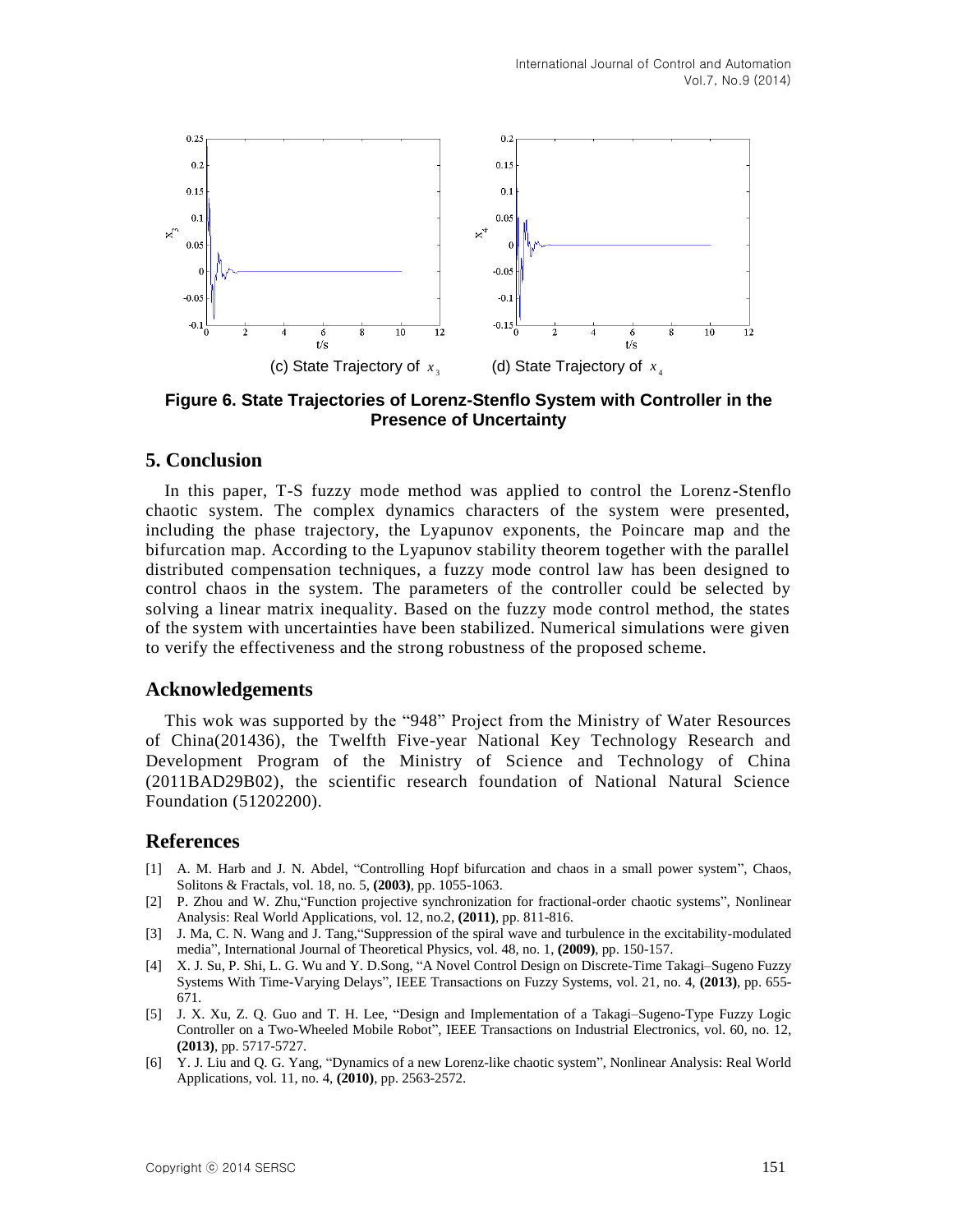- [7] M. Roopaei, B. R. Sahraei and T. C.Lin,"Adaptive sliding mode control in a novel class of chaotic systems", Communications in Nonlinear Science and Numerical Simulation,vol. 15, no. 12, **(2010)**, pp. 4158-4170.
- [8] Z. Wang, X. Huang, Y. X. Li and X. N.Song, "A new image encryption algorithm based on the fractionalorder hyperchaotic Lorenz system", Chinese Physics B,vol. 22, no. 1,**(2013)**, pp. 010504.
- [9] C. H.Yang,"Symplectic Synchronization of Lorenz-Stenflo System with Uncertain Chaotic Parameters via Adaptive Control", Abstract and Applied Analysis, **(2013)**, doi: 10.1155/2013/528325
- [10] Y. Chen, X. Wu and Z.Gui,"Global synchronization criteria for two Lorenz–Stenflo systems via singlevariable substitution control", Nonlinear Dynamics, vol. 62, no. 1-2, **(2010)**, pp. 361-369.
- [11] E. Ott, C. Grebogi and J. A. Yorke, "Controlling chaos", Physical review letters,vol. 64, no. 11, **(1990)**, pp. 1196.
- [12] P. Zhou, R. Ding and Y. X.Cao,"Multi drive-one response synchronization for fractional-order chaotic systems", Nonlinear Dynamics,vol. 70, no. 2, **(2012)**, pp. 1263-1271.
- [13] Q. Gao, G. Feng, Y. Wang and J. B. Qiu, "Universal Fuzzy Models and Universal Fuzzy Controllers for Stochastic Non-affine Nonlinear Systems", IEEE Transactions on Fuzzy Systems, vol. 21, no. 2, **(2013)**, pp. 328-341.
- [14] P. Zhou and R.Ding, "Control and Synchronization of the Fractional-Order Lorenz Chaotic System via Fractional-Order Derivative", Mathematical Problems in Engineering, **(2012)**, doi: 10.1155/2012/214169.
- [15] S. K. Yang, C. L. Chen and H. T. Yau, "Control of chaos in Lorenz system", Chaos, Solitons& Fractals, vol. 13, no. 4, **(2002)**, pp. 767-780.
- [16] D. F. Wang, J. Y. Wang and X. Y. Wang, "Synchronization of uncertain fractional-order chaotic systems with disturbance based on a fractional terminal sliding mode controller", Chinese Physics B, vol. 22, no. 4, **(2013)**, pp. 040507.
- [17] D. Y. Chen, Y. X. Liu, X. Y. Ma and R. F. Zhang,"Control of a class of fractional-order chaotic systems via sliding mode", Nonlinear Dynamics, vol. 67, no. 1, **(2012)**, pp. 893-901.
- [18] H. Y. Zhou, K. Z. Liu and X. S. Feng,"State feedback sliding mode control without chattering by constructing Hurwitz matrix for AUV movement", International Journal of Automation and Computing,vol. 8, no. 2, **(2011)**, pp. 262-268.
- [19] T. Takagi and M. Sugeno,"Fuzzy identification of systems and its applications to modeling and control", IEEE Transactions on Systems, Man and Cybernetics, no.1, **(1985)**,pp. 116-132.
- [20] J. Li, H. O. Wang, D.Niemann,"Dynamic parallel distributed compensation for Takagi–Sugeno fuzzy systems: an LMI approach", Information sciences, vol. 123, no. 3, **(2000)**, pp. 201-221.
- [21] L. Giraud, A. Haidar and Y. Saad, "Sparse approximations of the Schur complement for parallel algebraic hybrid linear solvers in 3D", Numerical Mathematics: Theory Methods and Applications, vol. 3, no. 3, **(2010)**, pp. 276-294.

### **Authors**



**B. Wang** was born in Shaanxi Province, China, in 1986. He received the B. E. and M. E. degrees in electrical engineering from Xi'an Jiaotong University, Xi'an, China, in 2008 and 2011, respectively. Since 2011, he has been a lecturerwith Northwest A&F University. His research interests include nonlinear dynamic analysis and control and automatic control. He can be contacted by email: binwang@nwsuaf.edu.cn.



**J. Y. Xue** was born in AnhuiProvince, China, in 1992. He is currently an undergraduate in electrical engineering at Northwest A&F University. His current research interest is automatic control. He can be contacted by email[:suggestion@nwsuaf.edu.cn.](mailto:suggestion@nwsuaf.edu.cn)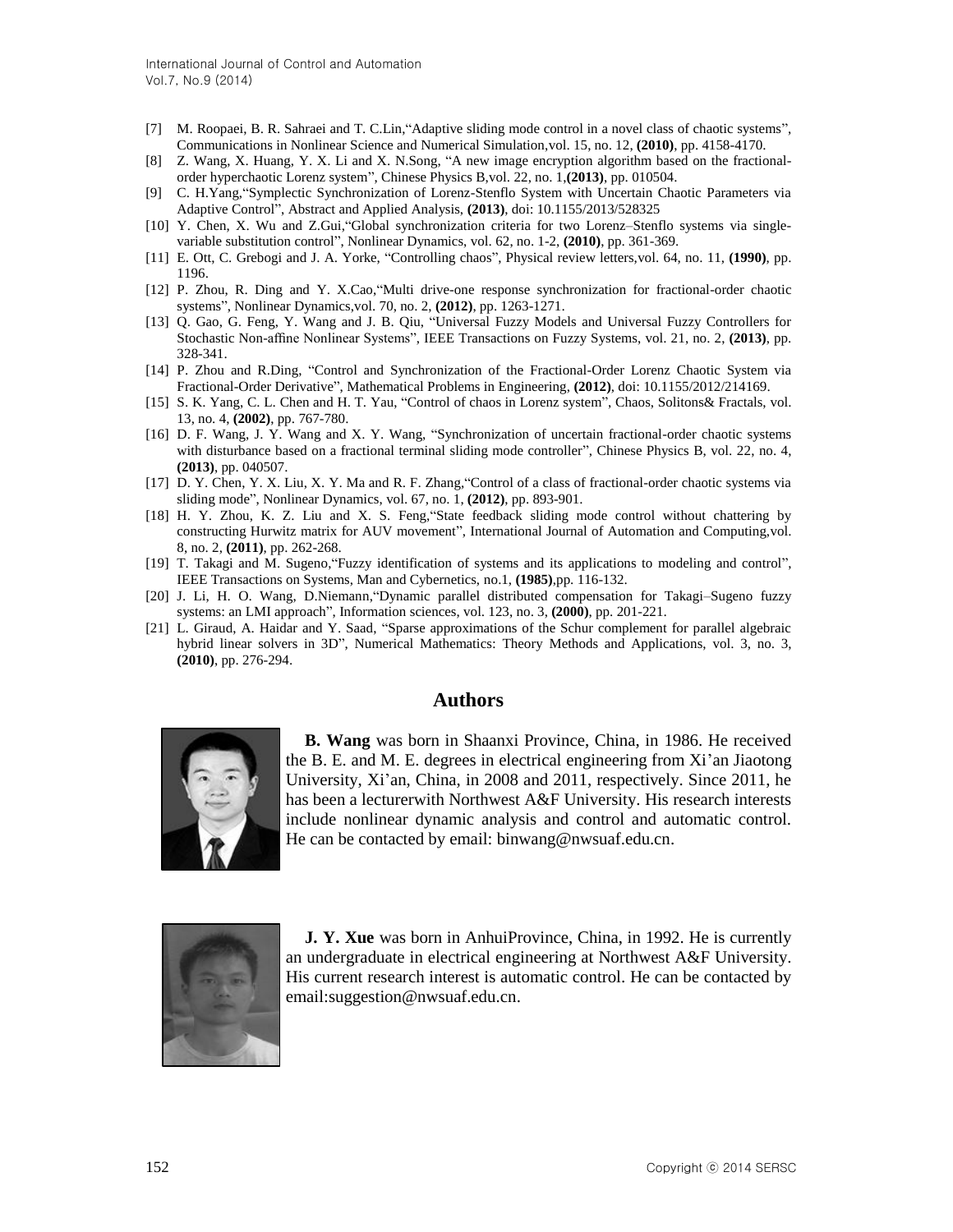

**D. L. Zhu** received the B. E. degree in irrigation and water conservancyengineeringfrom Northwest Agriculture University,Yangling, China, in 1990, M. E. degree in agricultural water and soil engineering from Northwest A&F University, Yangling, China, in 2000, and Ph. D. degree from Institute of Soil and Water Conservation, CAS & MWR, Yangling, China, in 2005. Her currentresearch interests include automatic control of water-saving irrigationand water-saving agriculture. She can be contacted by email: [dlzhu@126.com.](mailto:dlzhu@126.com)



**P. T. Wu** received the B. E. degree in irrigation and water conservancyengineeringfrom Northwest Agriculture University, Yangling, China, in 1985, M. E. and Ph. D. degrees from Institute of Soil and Water Conservation, CAS & MWR, Yangling, China, in 1990 and 1996, respectively. Since July 1997, he has been a researcher with Institute of Soil and Water Conservation, CAS & MWR and has been the vice-principalwith Northwest A&F Universitysince 2004.His currentresearch interests includeautomatic control of watersaving irrigation and new technology of water-saving.He can be contacted by email: gjzwpt@vip.sina.com.